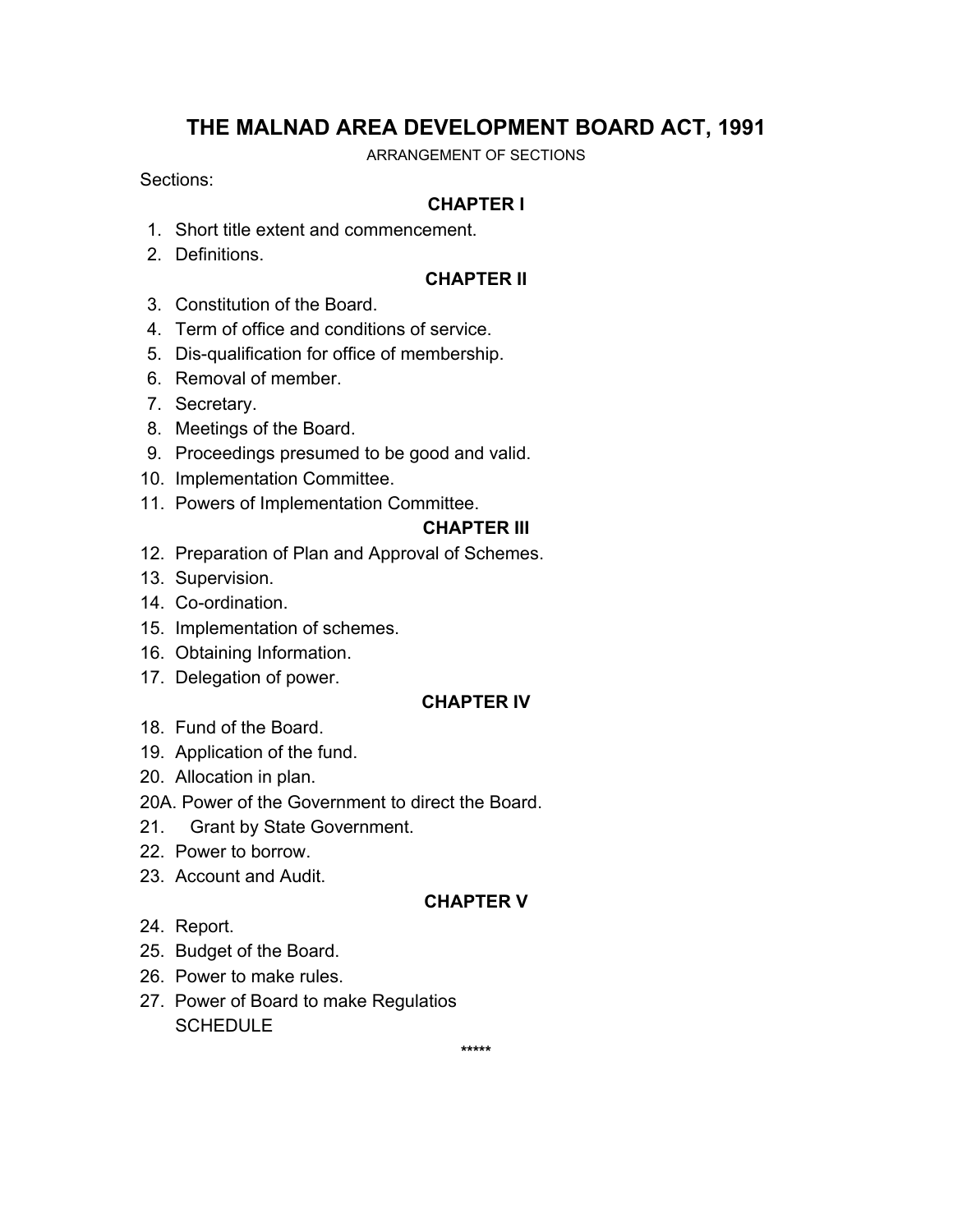**I** 

 **Act 36 of 1991.-** Malnad region poses special problems of development mainly due to peculiar settlement pattern, sparce population, topography, heavy rain fall, dense forest, numerous rivulets, etc.

 In order to hasten the phase of development of this area for bringing it to the level of other parts of the State it was considered necessary to have a comprehensive legislation which among other things provides for the following:-

(i) establishment of a Malnad Area Development Board; and

(ii) Constitution of an Implementation Committee;

 (iii) empowering the Board to prepare a plan for the development of the Malnad Area and to supervise implementation of the schemes under the plan and to co-ordinate the functioning of all development Departments and the Zilla Parishads in the Malnad Area;

 (iv) Provide for making financial allocation in the State Plan to the Board. Certain consequential provisions are also made.

Hence the Bill.

 (Published in Karnataka Gazette (Extraordinary) Part IV-2A, dt.27.9.1991 as No.614.)

## **II**

 **Amending Act 18 of 1993.-**It is considered necessary to amend the Malnad Area Development Board Act, 1991 to provide for,-

 (i) appointment of an Officer not below the rank of Divisional Commissioner instead of an Officer not below the rank of Development Commissioner as the Secretary of the Board;

(ii) conducting the meetings of the Board even at the State Head-quarters;

 (iii) recognition of non-Governmental Organisations for formulation of scheme and other consequential matters;

 (iv) empowering the State Government to issue such directions in the public interest, to the Board which are necessary to carryout the purpose of the Act; and other consequential amendments;

 (iv) inclusion of Chamarajanagara within the meaning of "Malnad Area". Hence the Bill.

(Obtained from L.A. Bill No.16 of 1993)

### **III**

 **Amending Act 34 of 1994.-** It is considered necessary to amend the Schedule to the Malnad Area Development Board Act, 1991 to include Honnali Taluk within the meaning of "Malnad Area".

Hence the Bill.

(Obtained from L.A. Bill No.7 of 1994)

**\* \* \* \***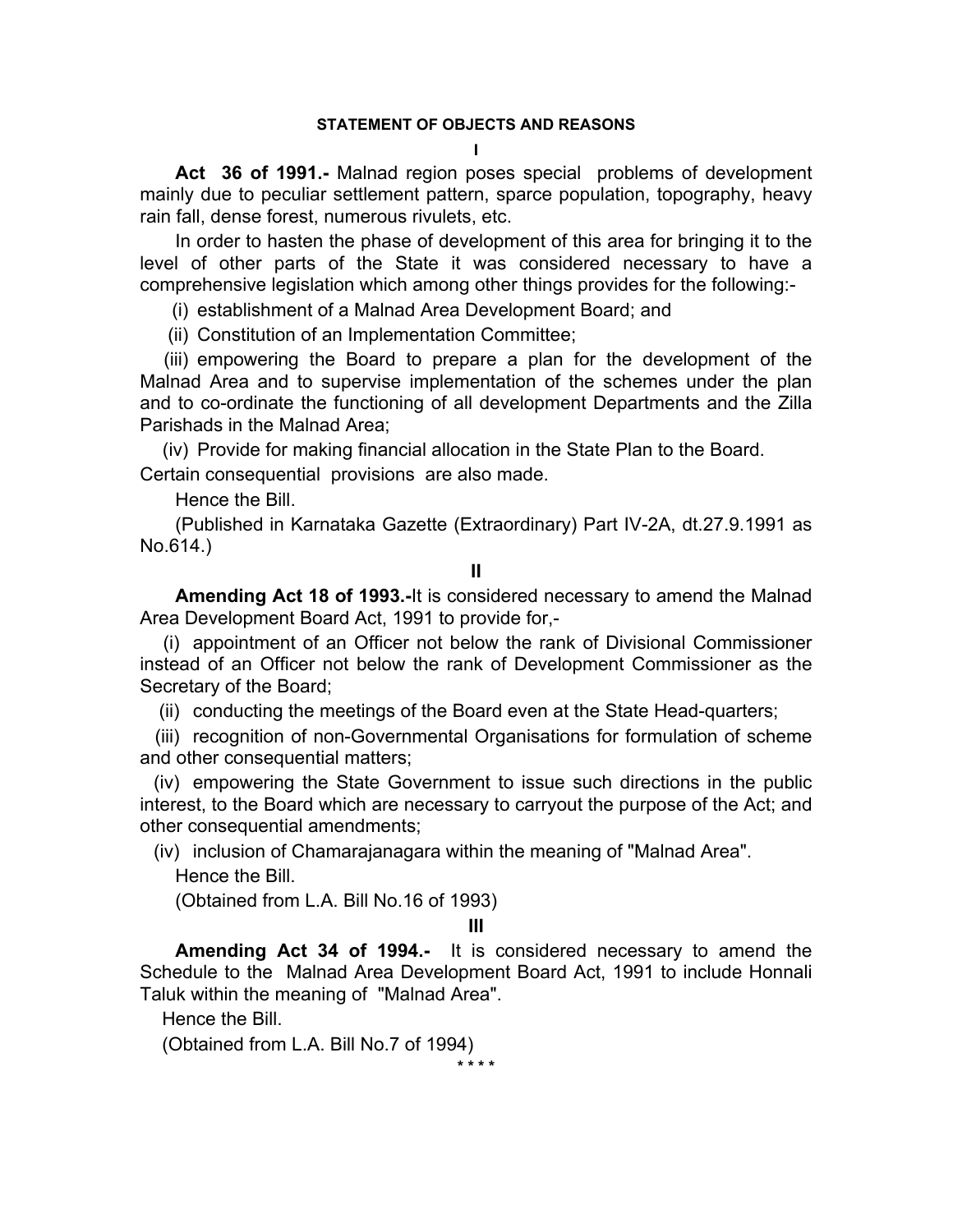## KARNATAKA ACT NO. 36 OF 1991

*(First published in the Karnataka Gazette Extra-ordinary on the Tenth Day of December, 1991)*

## **THE MALNAD AREA DEVELOPMENT BOARD ACT, 1991**

*(Received the assent of the Governor on the Seventh day of December, 1991)* (As amended by Acts 18 of 1993 and 34 of 1994.)

**An Act to provide for establishment of a Development Board for Malnad Area which shall prepare an annual plan containing programmes and projects for development of Malnad Area, supervise the implementation of projects and programmes; and monitor and evaluate the implementation of its plan.**

 WHEREAS it is expedient to provide for establishment of a Development Board for Malnad Area, which shall prepare annual plan containing programmes and projects for development of Malnad Area, supervise the implementation of projects and programmes; and monitor and evaluate the implementation of its plan;

 BE it enacted by the Karnataka State Legislature in the Forty-second year of the Republic of India as follows:-

### **CHAPTER I**

**1. Short title, extent and commencement.-** (1) This Act may be called the Malnad Area Development Board Act, 1991.

(2) It extends to the whole of Malnad Area.

(3) It shall come into force on such  $1$ [date]<sup>1</sup> as the State Government may, by notification, appoint.

1. Act came into force on 10.03.1992 by notification

**2. Definitions.-** In this Act unless the context otherwise requires,-

 (a) 'Board' means, the Malnad Area Development Board constituted under section 3;

(b) 'Chairman' means, the Chairman of the Board;

 (c) 'Development Department' means, all Departments of the State Government functioning in Malnad Area including any body or corporation established by the State Government by or under any law, having jurisdiction over that area but excluding Police and Judicial departments;

 (d) 'Implementation Committee' means, the Implementation Committee constituted under section 10;

 (e) 'Malnad Area' means, the area specified in the schedule appended to this Act.

(f) 'Member' means, a Member of the Board;

 (g) 'Plan' means the annual plan prepared by the Board for development of Malnad Area but excluding the district plan of the Zilla Parishads and the plan of various development departments;

(h) 'Secretary' means Secretary of the Board.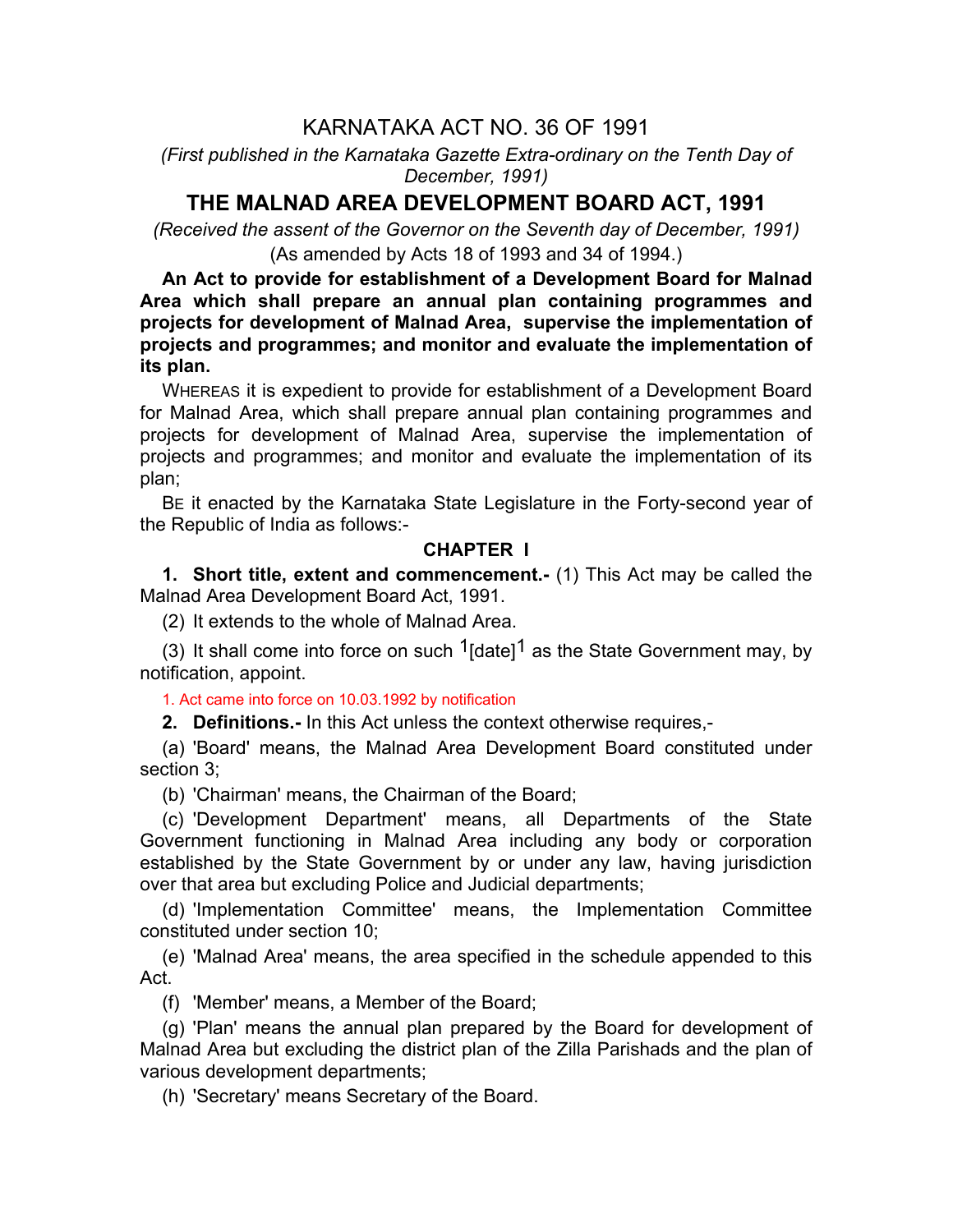**3. Constitution of the Board.-**(1) As soon as may be, after the commencement of this Act, there shall be established for the purposes of this Act, a Board for Malnad Area to be called the Malnad Area Development Board, with headquarters at Shimoga.

 (2) The Board shall be a body corporate by the name aforesaid having perpetual succession and a common seal with power to acquire, hold and dispose of property, both movable and immovable, and to contract and shall by the said name sue and be sued.

(3) The Board shall consist of the following members, namely:-

 (a) Members of the Parliament and the State Legislature representing a part or whole of Malnad Area whose constituencies lie within the jurisdiction of the Board;

 (b) The Adhyakshas of the Zilla parishads having jurisdiction over Malnad Area;

 (c) Not exceeding ten persons nominated by the State Government of whom two persons shall be from amongst the persons belonging to Scheduled Castes and one from Scheduled Tribes,

(d) The Secretary of the Board, and

(e) The Deputy Commissioner of each district in Malnad Area.

 (4) The State Government shall appoint a person from amongst the members to be the Chairman of the Board.

 (5) The State Government shall also appoint an officer not below the rank of the <sup>1</sup>[Divisional Commissioner]<sup>1</sup> to be the Secretary of the Board.

1. Substituted by Act 18 of 1993 w.e.f. 18.05.1993.

 (6) The State Government shall provide the Board with such other officers and employees as it considers necessary for carrying out the functions of the Board under this Act.

 (7) The administrative expenses of the Board including the salaries, allowances and pensions payable to the Secretary and other officers and employees of the Board shall be defrayed out of the Fund of the Board.

**4. Term of office and conditions of Service.-** (1) Subject to the pleasure of the State Government the Chairman and other members appointed by the State Government shall hold office for a period of three years.

 (2) The Chairman or a member other than an *ex-officio* member may resign his office by writing under his hand addressed to the State Government but shall continue in office until his resignation is accepted.

 (3) The Chairman and other members shall receive such allowances as may be prescribed.

 (4) The allowances payable to the Chairman and other members shall be defrayed out of the Fund of the Board.

 (5) No act or proceedings of the Board shall be invalid by reason only of the existence of any vacancy or defect in the constitution of the Board.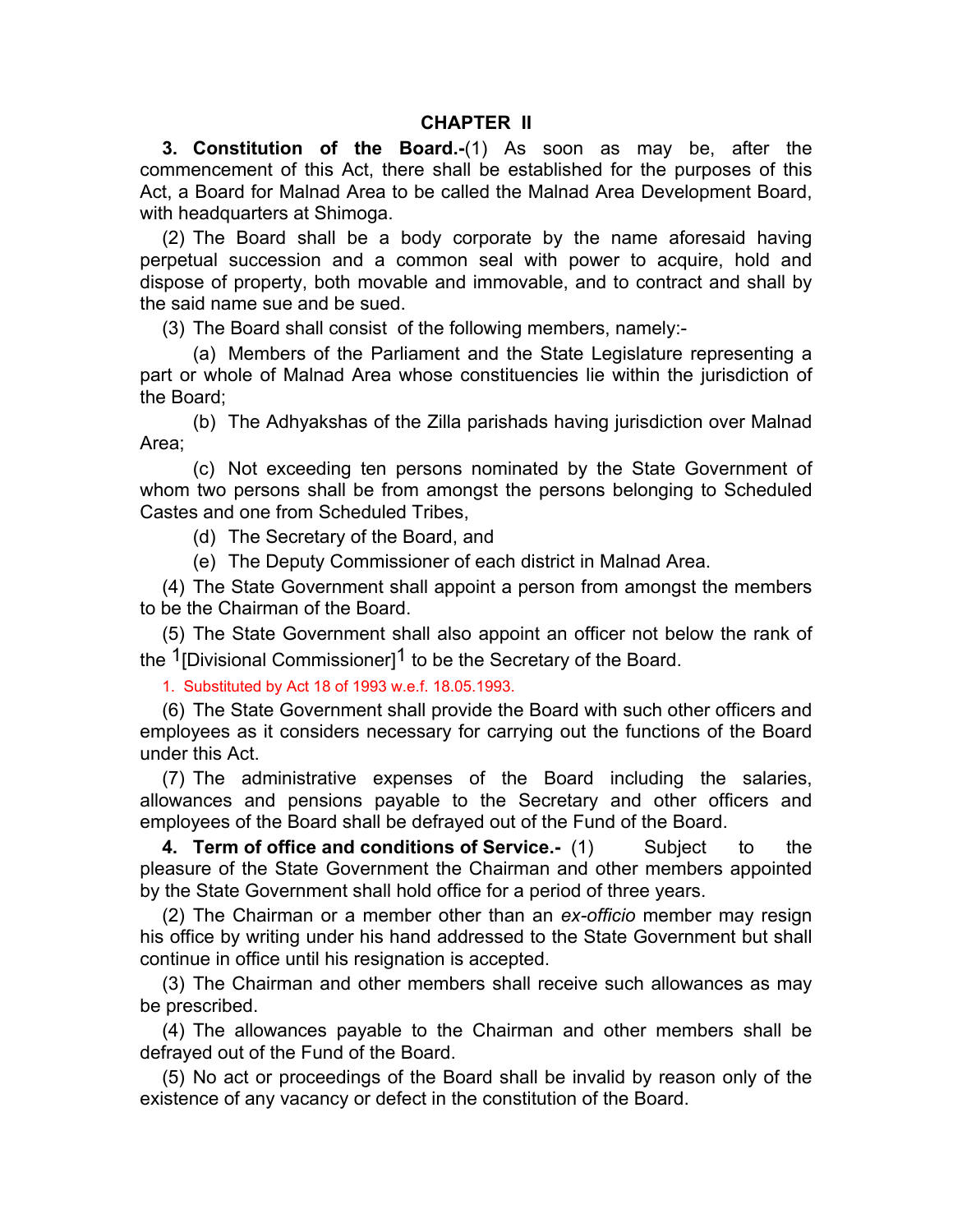**5. Disqualification for office of membership.** (1) A person shall be disqualified for being appointed as and for being a member, if he,-

 (a) has been convicted and sentenced to imprisonment for an offence which in the opinion of the State Government involves moral turpitude; or

 (b) is of unsound mind and stands so declared by a competent court; or

(c) is an undischarged insolvent; or

 (d) has been removed or dismissed from service of the Central Government or a State Government or a body or corporation owned or controlled by the Central Government or a State Government; or

 (e) has directly or indirectly by himself or his partner any share or interest in any work done by the order of the Board or in any contract or employment with or under or by or on behalf of the Board;

 (f) is employed as a paid legal practitioner on behalf of the Board or accepts employment of legal practitioner against the Board.

 (2) A person shall not be disqualified under clause (e) of sub-section (1) or be deemed to have any share or interest in any contract or employment within the meaning of the said clause by reason only of his having a share or interest in any newspaper in which any advertisement relating to the affairs of the Board is inserted.

**6. Removal of member.- (1)** The State Government shall remove the Chairman or other member if,-

 (a) he becomes subject to any of the disqualifications mentioned in section 5:

 Provided that no Chairman or member shall be removed on the ground that he has become subject to the disqualification mentioned in clause (e) of sub-section (I) of that section, unless he has been given an opportunity of making his representation against the proposal; or

(b) he refuses to act or becomes incapable of acting; or

 (c) he without obtaining leave of absence from the Board, absents from three consecutive meetings of the Board; or

 (d) in the opinion of the State Government he has so abused his position as to render his continuance in office detrimental to the public interest:

 Provided that no member shall be removed under this clause unless he has been given an opportunity of making his representation against the proposal.

**7. Secretary.-** (1) The Secretary shall receive such salary and other allowances as the State Government may determine from time to time.

 (2) The State Government may grant from time to time leave of absence to the Secretary;

(3) The Secretary shall be the Chief Executive of the Board and shall,-

- (a) be responsible for implementing the schemes approved by the Board;
- (b) operate the fund of the Board;
- (c) cause to be maintained accounts of the Board; and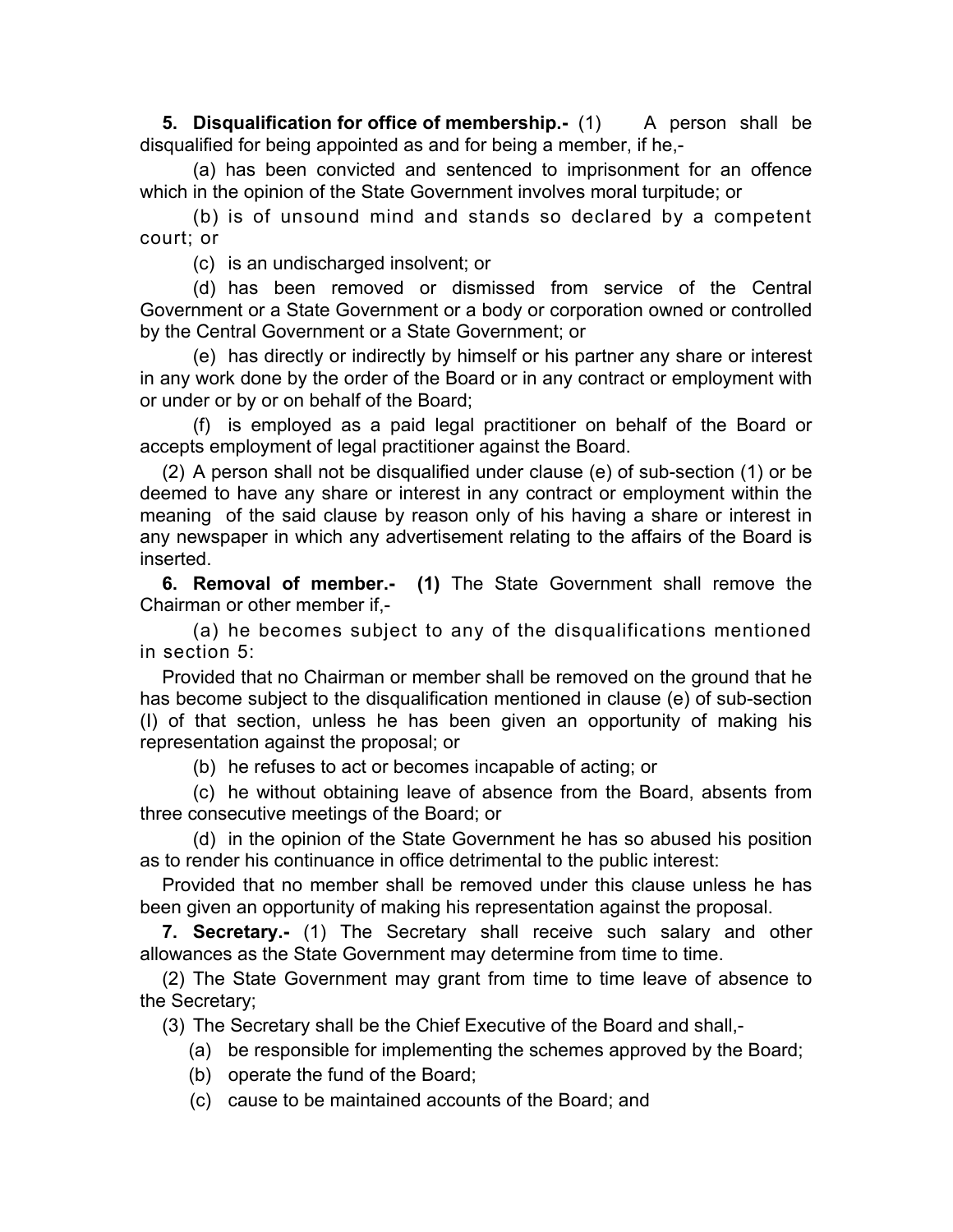(d) discharge such other functions which are conferred on him by or under this Act or any other law for the time being in force.

**8. Meetings of the Board.-** <sup>1</sup> [(1) The meetings of the Board shall be convened by the Chairman or by the Secretary, with the prior approval of the Chairman and shall be held at any place within the jurisdiction of the Board or at the State Headquarters.]<sup>1</sup>

1. Substituted by Act 18 of 1993 w.e.f. 18.05.1993.

- (2) The Board shall meet at least once in every three months.
- (3) The Chairman may if he feels it necessary, convene a special meeting <sup>1</sup> [or the Secretary, with the prior approval of the Chairman may convene such meeting which shall be held at any place within the jurisdiction of the Board or at the State Headquarters. $1^1$

1. Inserted by Act 18 of 1993 w.e.f. 18.05.1993.

 (4) The Board shall observe such rules of procedure in regard to the transaction of business at its meetings as may be provided by regulations.

 (5) Every meeting shall be presided over by the Chairman and if for any reason, the Chairman is unable to attend any meeting, any other member chosen by the members present at the meeting shall preside at the meeting.

(6) Twenty members shall form the quorum.

 **9. Proceedings presumed to be good and valid.-**No disqualification of or defect in the appointment of any person acting as Chairman or member shall be deemed to vitiate any act or proceeding of the Board if such act or proceeding is otherwise in accordance with the provisions of this Act.

 **10. Implementation Committee.-**There shall be an Implementation Committee consisting of the following members, namely:-

(a) Secretary of the Board who shall be the Chairman;

 (b) The Divisional Commissioners of Bangalore, Belgaum and Mysore Divisions;

(c) The Deputy Commissioner of each district in Malnad Area;

 (d) The Chief Secretaries of the Zilla Parishads having jurisdiction over Malnad Area;

 (e) The Administrator of the Command Area Development Authorities constituted for the Command Area in relation to Irrigation Projects in the Malnad Area;

(f) The Director of Agriculture;

(g) The Director of Collegiate Education;

- (h) The Director of Animal Husbandry;
- (i) The Director of Health and Family Welfare Services;
- (j) The Director of Social Welfare;
- (k) The Chief Engineers having jurisdiction over Malnad Area;
- (l) The Commissioner for Public Instruction;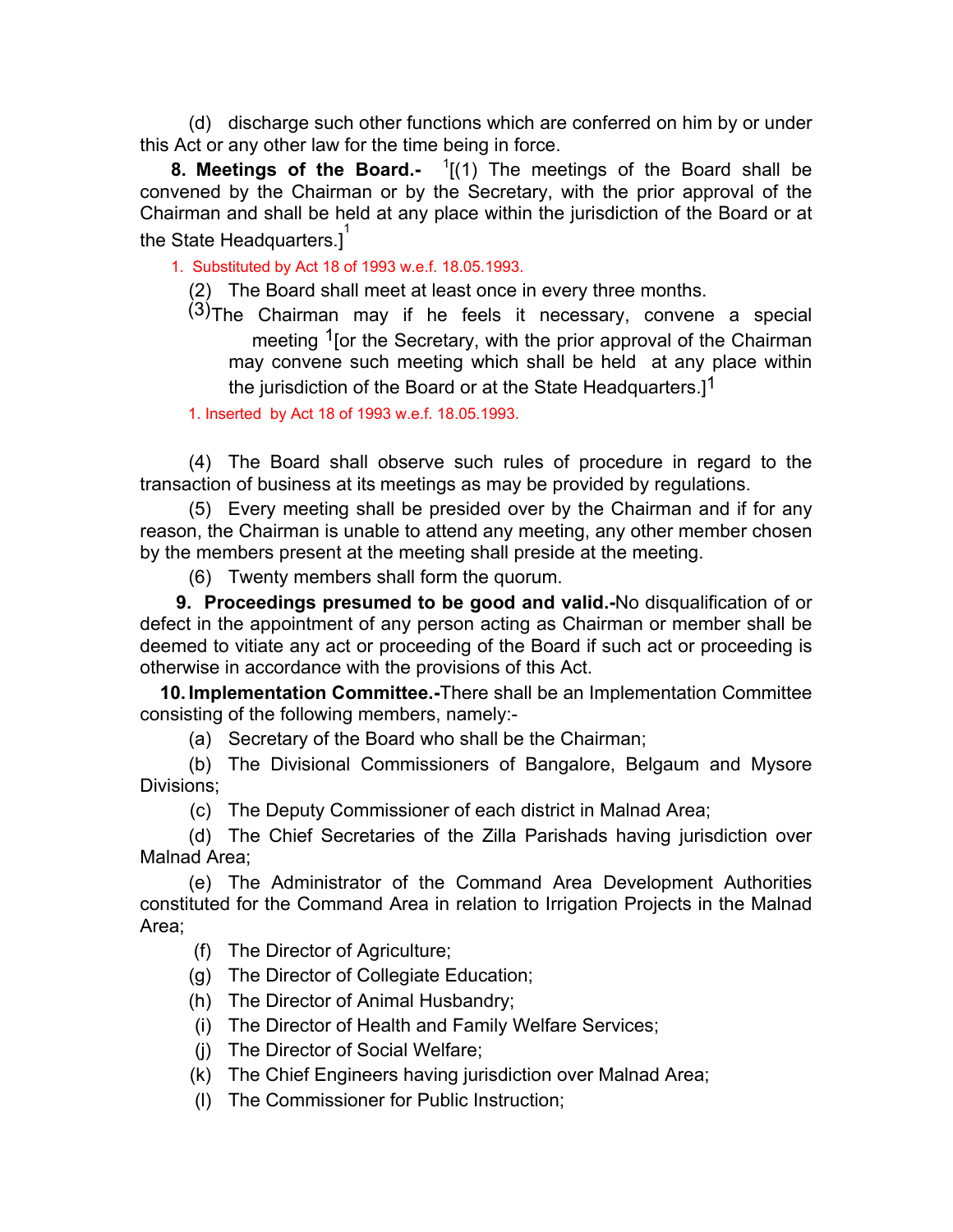(m) The Chief Conservator of Forests having jurisdiction over Malnad Area;

 (n) The Vice Chancellor of the University established under the Karnataka State University Act, 1976 to be nominated by the State Government;

(o) Such other officers as appointed by the State Government.

**11. Powers of Implementation Committee.-** (1) The Implementation Committee shall exercise such of the powers of the Board which are delegated to it by the Board.

(2) The Implementation Committee shall meet at least once in a month.

 (3) The Implementation Committee shall observe such rules of procedure in regard to the transaction of business at its meetings as may be provided by regulations.

#### **CHAPTER III**

**12. Preparation of plan and approval of schemes.-** (1) The Board shall every year prepare an annual plan for the developments of Malnad Area and forward it to the State Government for approval. The State Government may approve the plan with or without modification.

 (2) Subject to the provisions of this Act and the control of the State Government, schemes formulated in accordance with the plan, by development departments 1[,Zilla Parishads and Non-Governmental Organisations recognised by the Board]<sup>1</sup> functioning in Malnad Area shall be approved by the Board.

1. substituted by Act 18 of 1993 w.e.f. 18.05.1993.

**13. Supervision.-**The Board shall have power to supervise and review the progress of expenditure incurred under the plan and performance of various development departments, <sup>1</sup>[Zilla Parishads and Non-Governmental Organisations recognised by the Board functioning<sup>1</sup> in Malnad Area with reference to the plan.

1. Inserted by Act 18 of 1993 w.e.f. 18.05.1993.

**14. Co-ordination.-**The Board shall co-ordinate functioning of all developmental departments, <sup>1</sup>[Zilla Parishads, and Non-Governmental Organisations recognised by the Board<sup>1</sup> which implement in Malnad Area the development schemes included in its plan and shall also review the personnel position of such development departments, <sup>1</sup>[Zilla Parishads and Non-Governmental Organisations recognised by the Board  $1^1$  and may make suggestions in this behalf to the State Government.

1. substituted by Act 18 of 1993 w.e.f. 18.05.1993.

**15. Implementation of schemes.-**The Board shall be responsible for implementation of schemes included in annual plan and five years plans through the development departments, <sup>1</sup>[Zilla Parishads and Non-Governmental Organisations recognised by the Board<sup>1</sup> functioning in the Malnad Area. The Board may subject to such rules as may be prescribed reappropriate funds from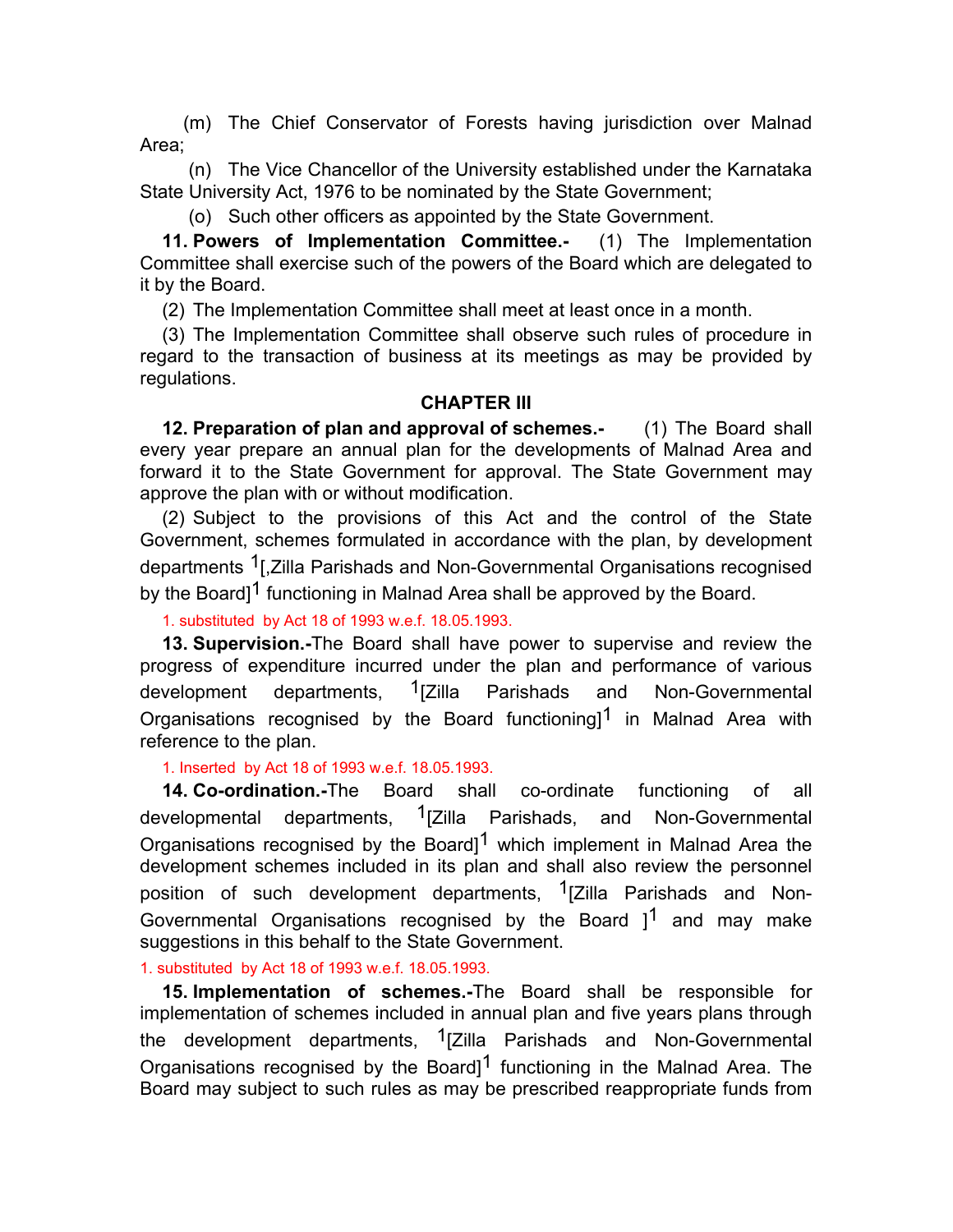one development department to another, if for any reason a development department is not likely to incur full expenditure out of the amount allocated to it under the plan.

1. Substituted by Act 18 of 1993 w.e.f. 18.05.1993.

**16. Obtaining information.-**The Board may for the purposes of this Act seek and obtain information from any Zilla Parishads in Malnad Area or from any officer of the State Government having jurisdiction over any area in Malnad Area and such Zilla Parishad or officer shall be bound to furnish the information sought by the Board.

**17. Delegation of power.-**The Board may by notification delegate to the <sup>1</sup>[Implementation Committee or the Secretary of the Board]<sup>1</sup> any of the powers conferred on it by or under this Act except the power to make regulations under section 27.

1. Substituted by Act 18 of 1993 w.e.f. 18.05.1993.

### **CHAPTER IV**

**18. Fund of the Board.-**(1) There shall be a fund called the Board Fund.

(2) The following shall form part of, or be paid into, the Board fund, namely:-

 (i) all grants, subventions, donations and gifts made by the Central Government, State Government, any local authority, any body whether incorporated or not or any persons;

(ii) the amount borrowed by the Board; and

 (iii) all other sums received by or on behalf of the Board from any source whatsoever.

 (3) Except as otherwise directed by the State Government all money credited to the fund shall be invested in any Scheduled Bank.

**19. Application of the Fund.-**The Board fund and all property held or vested in the Board shall be applied for the administration of this Act.

**20. Allocation in plan.-**The State Government shall keeping in view the plan of the Board make financial allocations to the Board in the annual plan of the State.

1**[20A. Power of the Government to direct the Board.-**Notwithstanding anything contained in this Act or in any other law for the time being in force, if in the opinion of the State Government it is expedient in public interest so to do, it may, by general or special order issue such directions to the Board as are necessary to carry out the purposes of the Act, It shall be the duty of the Board to comply with such directions.]1

### 1. Inserted by Act 18 of 1993 w.e.f. 18.05.1993.

**21. Grant by State Government.-**The State Government shall every year make a grant to the Board of a sum equivalent to the administrative expenses of the Board.

**22. Power to borrow.-**The Board may from time to time with the previous sanction of the State Government and subject to such conditions as may be prescribed in this behalf, borrow any sum required for the purposes of this Act.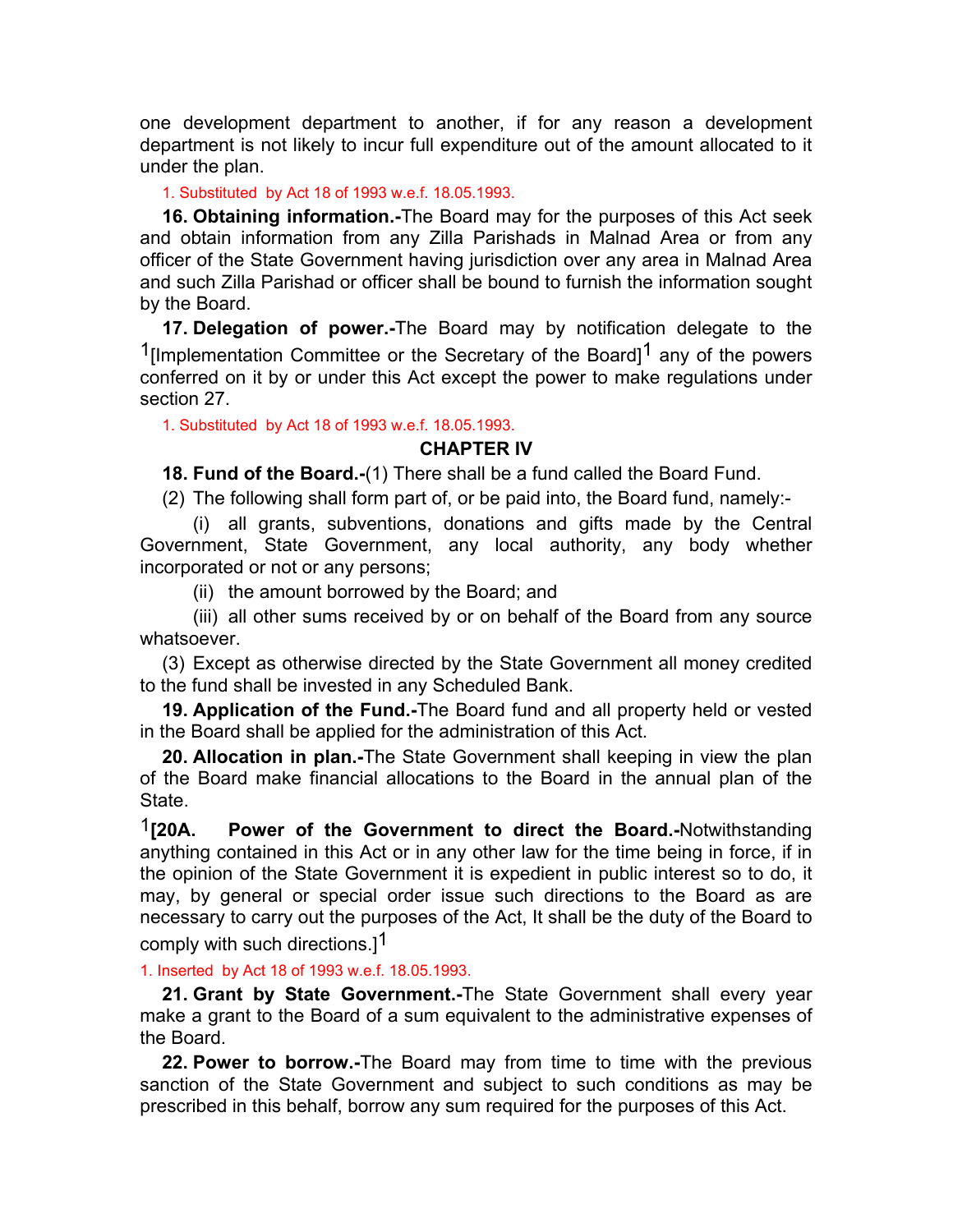**23. Account and audit.-**(1) Accounts of the income and expenditure of the Board Fund shall be kept in accordance with such rules as may be prescribed.

 (2) The Board shall prepare an annual statement of accounts in such form as may be prescribed.

 (3) The accounts of the Board shall be audited annually by such Auditor as the State Government may appoint.

 (4) The Auditor shall for the purposes of the audit, have access to all the accounts and other records of the Board.

 (5) The Board shall pay from its fund such charges for the audit as may be prescribed.

 (6) As soon as may be after the receipt of the report of the Auditor, the Board shall send a copy of the annual statement of accounts, together with a copy of the report of the Auditor to the State Government and shall cause to be published the annual Statement of accounts in such manner as may be prescribed.

 (7) The State Government may after perusal of the report of the Auditor give such directions as it thinks fit to the Board and the Board shall comply with such directions.

#### **CHAPTER V**

**24. Report.-**The Board shall before such date, in such form and at such interval as may be prescribed, submit the prescribed report to the State Government.

**25. Budget of the Board.-**The Board shall prepare every year before such date and in such form a budget estimate of its income and expenditure for the financial year to commence on the first day of April next following and shall forward it to the State Government.

**26. Power to make rules.-** (1) The State Government may, after previous publication, by notification make rules to carry-out the purposes of this Act.

 (2) Every rule made under this Act, shall be laid as soon as may be after it is made before each House of the State Legislature while it is in session for a total period of thirty days, which may be comprised in one session or in two or more successive sessions and if, before the expiry of the session in which it is so laid or the session immediately following both Houses agree in making any modification in the rule or decide that any rule should not be made, the rule shall thereafter have effect only in such modified form or be of no effect, as the case may be, so, however, that any such modification or annulment, shall be without prejudice to the validity of anything previously done under that rule.

**27. Power of Board to make regulations.-** The Board may subject to the provisions of this Act and the rules made under Section 26 and with the previous sanction of the State Government, by notification, make regulations to carry-out the purposes of this Act.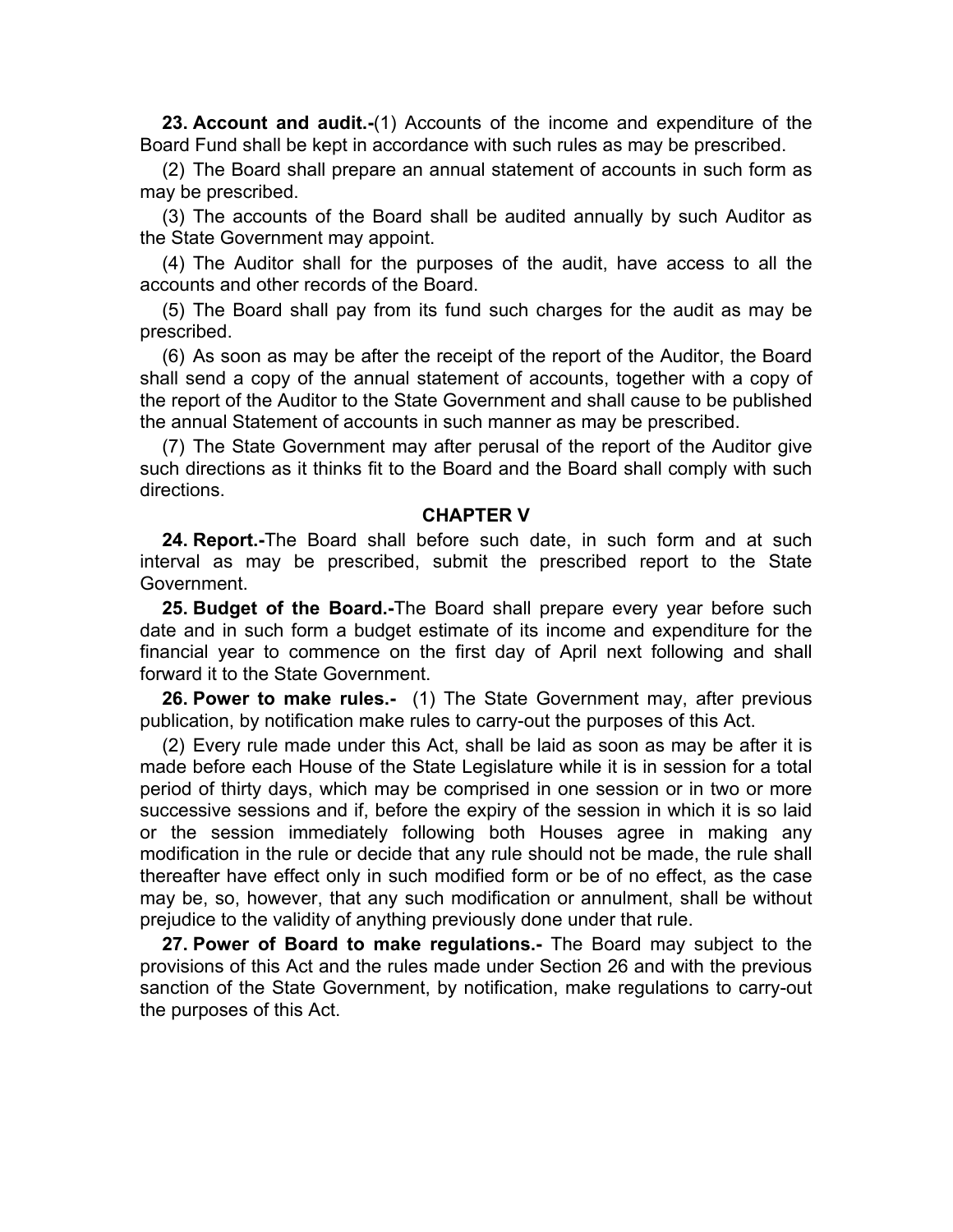| (See Section 2(e))                               |                  |                                                                                                |
|--------------------------------------------------|------------------|------------------------------------------------------------------------------------------------|
| SI.No.                                           | <b>Districts</b> | <b>Taluks</b>                                                                                  |
| 1                                                | 2                | 3                                                                                              |
| 1.                                               | Belgaum          | Khanapura, Hukkeri, Belgaum, Bailahongal,<br>Soundatti.                                        |
| 2.                                               | Chickmaglur      | Koppa, Mudigere, Shringeri, Chickmaglur,                                                       |
|                                                  |                  | Narasimha Raja Pura, Tarikere, <sup>1</sup> [Kadur] <sup>1</sup> .                             |
| 1. Inserted by Act 34 of 1994 w.e.f. 03.10.1994. |                  |                                                                                                |
| 3.                                               | Kodagu           | Mercara, Somvarpet, Virajpet.                                                                  |
| 4.                                               | Hassan           | Sakaleshapura, Alur, Belur, Hassan, Arakalagud.                                                |
| 5.                                               | <b>Mysore</b>    | Heggadadevanakote, Gundlupet,<br>Periapattana,                                                 |
|                                                  |                  | Hunasur, Kollegala, <sup>1</sup> [Chamarajanagara] <sup>1</sup>                                |
| 1. Inserted by Act 18 of 1993 w.e.f. 18.05.1993. |                  |                                                                                                |
| 6.                                               | Uttara Kannada   | Ankola, Bhatkal, Honnavar Kumta, Karwar,<br>Siddapur, Sirsi, Supa, Yellapur, Haliyal, Mundgod. |
| 7.                                               |                  | Dakshina KannadaBelthangadi, Coondapur, Karkala, Puttur, Sullya,<br>Udupi, Mangalore, Bantwal. |
| 8.                                               | Shimoga          | Hosanagara, Teerthahalli, Sagara, Shimoga,                                                     |
|                                                  |                  | Shikaripura, Soraba, Chennageri, Bhadravathi,<br><sup>1</sup> [Honnali] <sup>1</sup> .         |
| 1. Inserted by Act 34 of 1994 w.e.f. 03.10.1994. |                  |                                                                                                |
| 9.                                               | <b>Dharwar</b>   | Dharwar, Kalaghatgi, Shiggavi, Savanur, Hanagal,<br>Byadagi, Hirekerur.                        |

**SCHEDULE**

(1991ರ ಕರ್ನಾಟಕ ಅಧಿನಿಯಮ ಸಂಖ್ಯೆ: 36) was published in the official Gazette (Extraordinary) Part IV-2B dated 11-2-1992 as No.83 under clause (3) of Article 348 of the Constitution of India.)

(The above translation of the ಮಲೆನಾಡು ಪ್ರದೇಶಾಭಿವೃದ್ಧಿ ಮಂಡಲಿ ಅಧಿನಿಯಮ 1991,

• \* \* \*

\* \* \* \*

## • **NOTIFICATION**

## **Bangalore dated 10th March, 1992 [No.PD 37 DPP 92]**

**S.O.352.**- In exercise of the powers conferred by section (3) of Section 1 of Malnad Area Development Board Act , 1991 (Karnataka Act 36 of 1991) the Government of Karnataka hereby appoint the 10th day of March 1992 to be the date on which the said Act shall come into force.

By Order and in the name of Governor of Karnataka,

H.T. KALAIAH, Under Secretary to Government